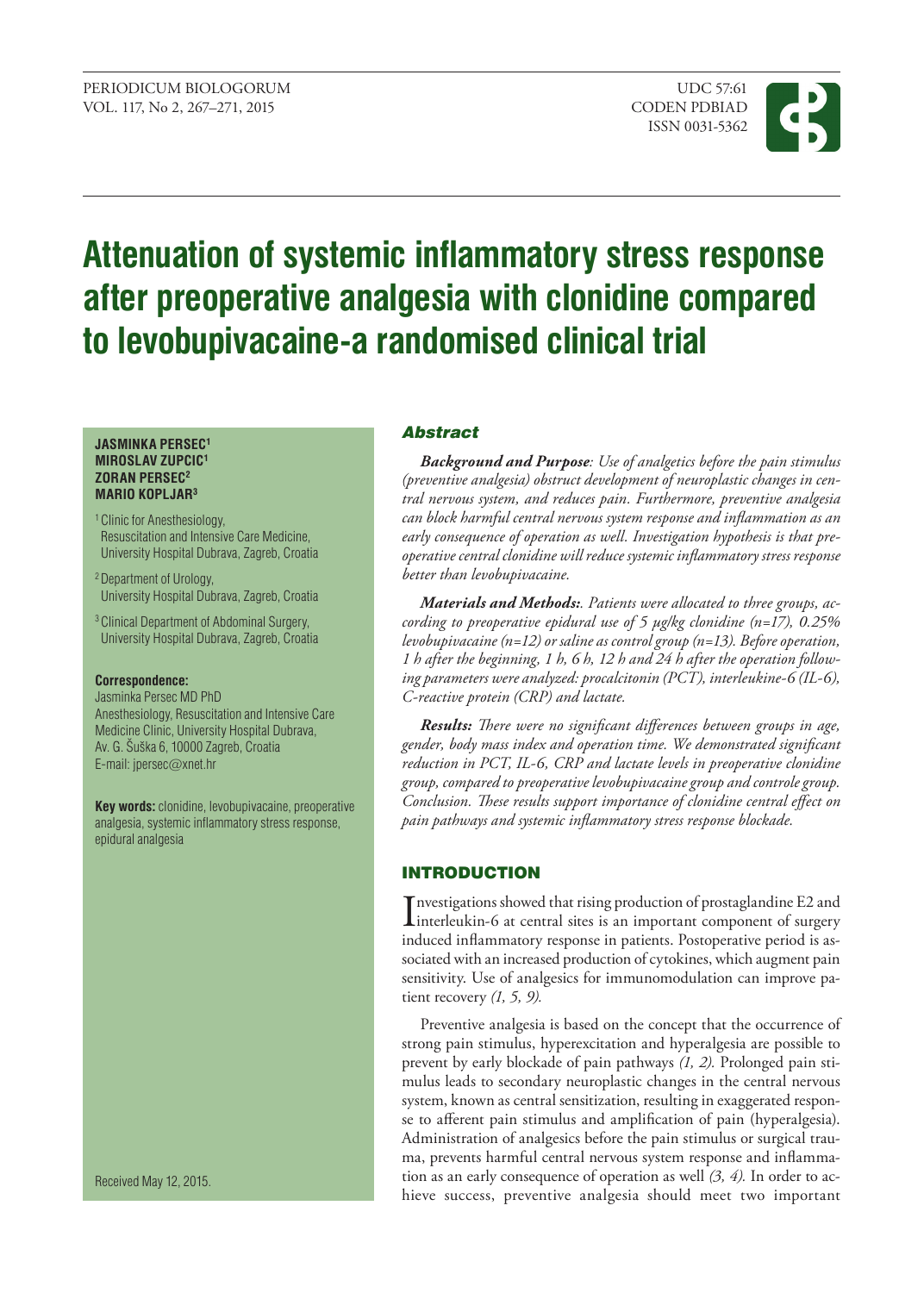conditions, i.e. complete suppression of the afferent pain stimulus and adequate duration in the early postoperative course *(4)*.

Clonidine is an  $a_{2}$ -adrenergic agonist with known sedative, analgesic and hemodynamic properties. It inhibits transmission of nociceptive stimuli in the dorsal horn of the spinal cord, acting on the inhibitory descending pathways *(5, 6).* Nader et al. showed that preoperative peroral administration of clonidine reduced TNF-alpha level in plasma and cerebrospinal fluid *(7).* Investigation of Wu et al. reported reduced IL-1RA, IL-6, IL-8 and postoperative pain levels during and after operation, associated with preoperative epidural clonidine treatment *(8).*

Investigations of long-acting local anesthetic levobupivacaine administered by epidural and intrathecal route provide evidence for improved postoperative analgesia with reduced analgesic consumption *(10, 11, 12, 13).* But, it remains unknown if that analgesia is sufficient enough to blockade inflammatory stress response during perioperative time.

The aim of the present study is to investigate hypothesis that preoperative administration of epidural clonidine will attenuate systemic inflammatory stress response better than epidural levobupivacaine. The study was designed to compare clonidine and levobupivacaine, and than both with the control group.

## Materials and Methods

The investigation was carried out in the double-blinded manner, with due approval from the institution Ethics Committee and an informed consent from all study subjects.

Inclusion criteria were patients with well-defined colorectal carcinoma, without spread of malignant disease, confirmed by colonoscopy and computerized tomography (CT), body mass index (BMI) under 30, and perioperative risk for anesthesia and operation, classified as ASA (American Society of Anesthesiologists) physical status I or II. Exclusion criteria were diabetes mellitus, renal insufficiency (kreatinin level>120μmol/L), liver insufficiency (bilirubin level>20 μmol/L, aspartat-aminotransferase>35 i.j./L, alanin-aminotransferase>35 i.j./L), autoimmune disease, corticosteroid and immunosupressive use, and operation time exceeding six hours.

According to a computer generated randomisation list, 50 patients were randomly assigned for one of three intervention groups. Eight patients were dropped out; one could not have the epidural catheter placed. Finally, 42 patients concluded the study (clonidine group, n=17; levobupivacaine group, n=12, controle group, n=13). On the day before the operation, patients were informed on the perioperative procedure, especially of introducing an epidural catheter for pain therapy. Epidural catheter was inserted at the Th10-L1 level (BRAUN Perifix 20 G catheter, winged 18 G Tuohy needle). Correct positioning was tested using 2 ml 2% lidocaine. Patient was observed for 5 minutes for the development of sensory blockade changes.

One hour prior to skin incision patients received 5 µg/ kg of clonidine [Catapres®, Boehringer Ingelheim, Germany] or 7 mL of 0.25% levobupivacaine [Chirocaine®, Abbott S.p.A., Italy] or saline. Epidural catheter insertion and drug administration were performed by the anesthesiologist, who was not involved in the anesthesia maintenance. The operation was performed under general anesthesia using midazolam (0.15 mg/kg), fentanyl (2 µg/kg) and vecuronium (0.1 mg/kg) to facilitate endotracheal intubation, and sevoflurane, nitrous oxide 50% in oxygen, boluses of fentanyl and muscle relaxant for maintenance. After the surgery and recovery from anesthesia, patients were transferred to intensive care unit for continuous monitoring of vital functions and homeostasis. On their demand, upon the pain complaint all patients received boluses of epidural morphine 0.06 mg/kg diluted in 20 mL of isotonic saline.

Before operation (T0), 1 h after the beginning (T1), 1 h (T2), 6 h (T3), 12 h (T4) and 24 h (T5) after the operation following parameters were analyzed: procalcitonin (PCT), interleukine-6 (IL-6), C-reactive protein (CRP) and lactate.

The PCT level was measured using a semi-quantitative immunochromatographic rapid test (BRAHMS PCT-Q, Diagnostica, Berlin, Germany). All samples were centrifuged and examined using 6 drops of serum with enclosed dropper pipette into the cavity of the kit. After 30 minutes at room temperature the PCT concentration range of the sample was determined. A PCT concentration ≥0.5 ng/ml can be seen as a reddish band; the color intensity is directly proportional to the PCT concentration. The validity of the test was checked in comparison of the control band. The PCT ranges were as follows: slightly elevated PCT = 0.5 ng/ml, moderately elevated >0.5 ng/ml, markedly elevated PCT ≥2 ng/ml and severely elevated PCT ≥10 ng/ml.

Measurement of IL-6 was performed with enzymelinked immunosorbent assay (ELISA), using commercially available kits (Bender MedSystems GmbH, Vienna, Austria). The study of CRP was determined by immunoturbidimetric method on the Olympus AU2700 analyzer (Tokyo, Japan).

A randomisation schedule was computer generated by a biostatistician (not otherwise involved in the study). Statistical analysis was performed using SPSS 15.01 Statistical Package (SPSS Inc, Chicago, IL, USA). Kolmogorov-Smirnov test was used to determine intragroup distribution. For quantitative variables with normal distribution one-way analysis of variance (ANOVA) and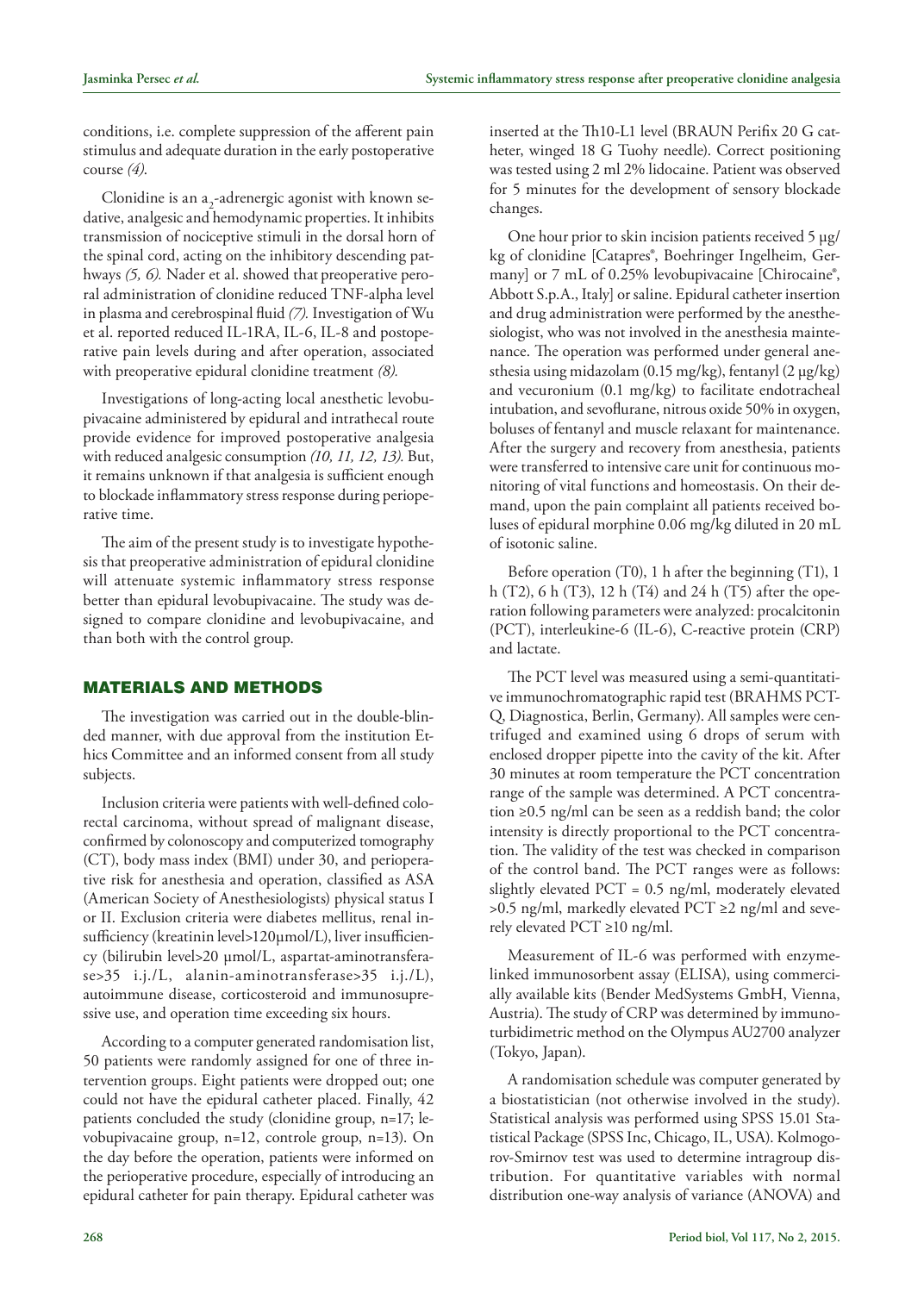|                      | Clonidine group     | Levobupivacaine group | Control group     | D     |
|----------------------|---------------------|-----------------------|-------------------|-------|
| Age (yr)             | $64.69 \pm 7.779$   | $66.00 \pm 8.496$     | $65.08 \pm 9.041$ | 0.905 |
| Gender               |                     |                       |                   |       |
| Male / Female        | 11/6                | 7/5                   | 8/5               | 0.941 |
| BMI $(kg/m2)$        | $25.65 \pm 3.90$    | $25.42 \pm 2.867$     | $25.69 \pm 2.634$ | 0.975 |
| BSA(m <sup>2</sup> ) | $1.94 \pm 0.233$    | $2.04 \pm 0.265$      | $2.00 \pm 0.173$  | 0.437 |
| Operation time (min) | $173.82 \pm 30.492$ | $150.00 \pm 34.902$   | 168.77±32.527     | 0.149 |

**Table 1** Patient's characteristics (X±SD).

**\****P*<0.05

Pearson correlation were used. When ANOVA yielded *P*<0.05, Scheffe's multiple comparison test was used. Data were expressed as Mean±SD. Variable without normal distribution (PCT) was analyzed with nonparametric Kruskal-Wallis test and Spearman correlation. Data was expressed as median (25<sup>th</sup>–75<sup>th</sup> percentile). Qualitative data were compared using the  $\chi^2$  test. Statistical significance was set at *P*<0.05.

### **RESULTS**

There were no significant differences in age, gender, body mass index (BMI), body surface area (BSA) and duration of operation among the groups of patients (Table 1). In preoperative clonidine group, PCT levels remain unchanged, compared to preoperative levobupivacaine group, where PCT inceased at the end of investigation. Statistical differences were found at investigation times T3, T4 and T5 (Table 2).



**Table 2.** Procalcitonin (PCT) levels.

IL-6 levels were significantly lower in preoperative clonidine group throughout investigation time, compared to preoperative levobupivacaine group. Statistical differences were comfirmed at investigation times T1, T2, T3, T4 and T5 (Table 3). CRP levels were significantly lower in clonidine group compared to levobupivacaine group at T5 (Table 4). Lactate levels were significantly lower in clonidine group compared to levobupivacaine group in investigation time T0, and compared to controle group in investigation times T1, T2, T3 and T4 (Table 5).

#### **DISCUSSION**

Patients undergoing major surgical resection are at high risk for postoperative infectious complications. They may benefit from early and efficient perioperative analgesia in order to attenuate systemic inflammatory stress response *(17, 18)*. Epidural clonidine was superior to in-

**Table 3.** Interleukine-6 (IL-6) levels.

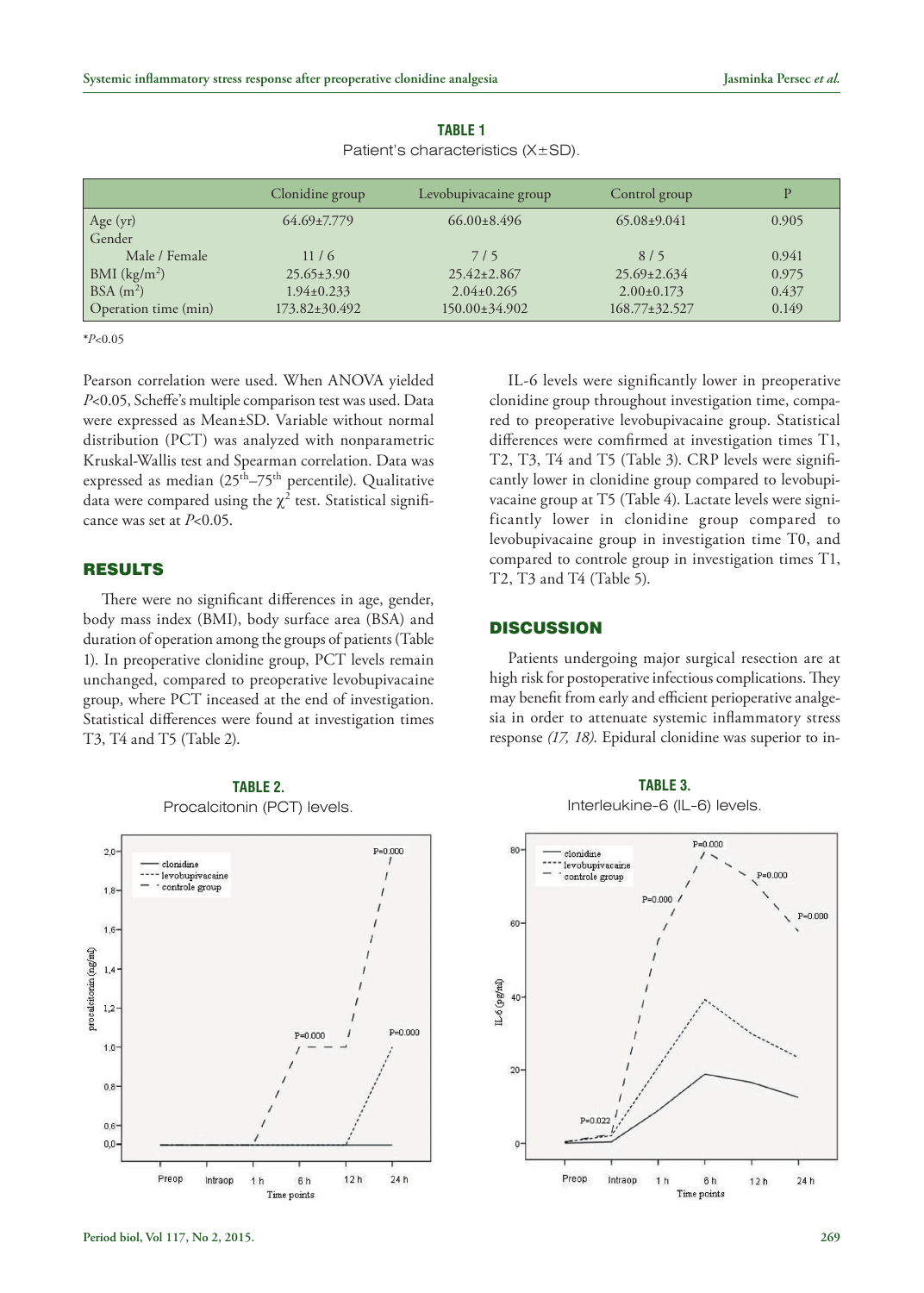## **Table 4.** C-reactive protein (CRP) levels.



travenous route in postoperative pain control and immune stress response blockade in investigation of Novak-Jankovic et al., which benefit to his central effect *(5).*

In our study, clonidine and levobupivacaine were administered by epidural route. We did not observe side effects or complications of epidural analgesia during investigation. Usually, elective surgery induces an increase in PCT after 2 h, rapidly increases between 6–8 h, with highest concentrations at 18 h. The magnitude of elevation is related directly to surgical trauma and inflammation *(3, 4).* Postoperatively, PCT levels were increased in preoperative levobupivacaine and controle group, but remain unchanged in preoperative clonidine group. These results are similar to those of Sarbinowski et al. who emphasized importance of PCT as an early marker in differentiation of non-SIRS and SIRS patients following major oncological surgery *(18)*, as well as results of Watt *et al. (3)*.

Levels of IL-6 increases proportionally to severity of tissue trauma and inflammation within 1–3 h, with concentration peak at 6 h, and may remain elevated for 48– 72 h. In our study levels of IL-6 were significantly higher in levobupivacaine group and controle group, with highest rise at 6 h (T3). The pattern of change of IL-6 was similar to that of PCT, and comparable to results of Mokart *et al. (19)* and Neunhoeffer *et al. (16)*. Levels of CRP and lactate were also lower in preoperative clonidine group, but it was much less prominent.

In conclusion, using the centrally acting  $a_2$ -adrenergic agonist clonidine before the pain stimulus has set in resulted in reduced systemic inflammatory stress response

**Table 5.** Lactate levels.



compared to levobupivacaine. From the clinical point of view, this effect can contribute to reduction of postoperative complications, which may be a worthwhile advantage to postoperative patients.

#### **REFERENCES**

- **1.** BUVENANDRAN A, KROIN J S, BERGER R A, HALLAB N J, SAHA C, NEGRESCU C, MORIC M, CAICEDO M S, TU-MAN K J 2006 Upregulation of Prostaglandin E2 and Interleukins in the Central Nervous System and Peripheral Tissue during and after surgery in Humans. *Anesthesiology 104*: 403–410
- **2.** KATZ J 200) Current status of preemptive analgesia. *Curr Opin Anaesthesiol 15*: 435–441
- **3.** WATT D G, HORGAN P G, McMILLAN D C 2015 Routine clinical markers of the magnitude of the systemic inflammatory response after elective operation: A systematic review. *Surgery (Oxford) 157*: 362 – 380
- **4.** JUN K R, LEE J N, SONG S A, OH S H, LEE J Y, SHIN J H, KIM H R 2015 Serial changes in serum procalcitonin, interleukin 6, and C-reactive protein levels according to non-specific surgical stimulation. *Clin Chem Lab Med 53*: 549–58
- **5.** NOVAK-JANKOVIC V, BOVILL JG, IHAN A, OSREDKAR 2000 Effect of epidural and intravenous clonidine on the neuroendocrine and immune response in patients undergoing lung surgery*. Eur J Anaesthesiology 17*: 50–56
- **6.** DE KOCK M, LAVAND'HOMME P, WATERLOOS H 2005 The short-lasting analgesia and long-term antihyperalgesic effect of intrathecal clonidine in patients undergoing colonic curgery*. Anesth Analg 101*: 566–572
- **7.** NADER N D, IGNATOWSKI T A, KUREK C J, KNIGHT P R, SPENGLER R N 2001 Clonidine suppresses plasma and cerebrospinal fluid concentrations of TNF-alpha during the perioperative period. *Anesth Analg 93*: 363–369